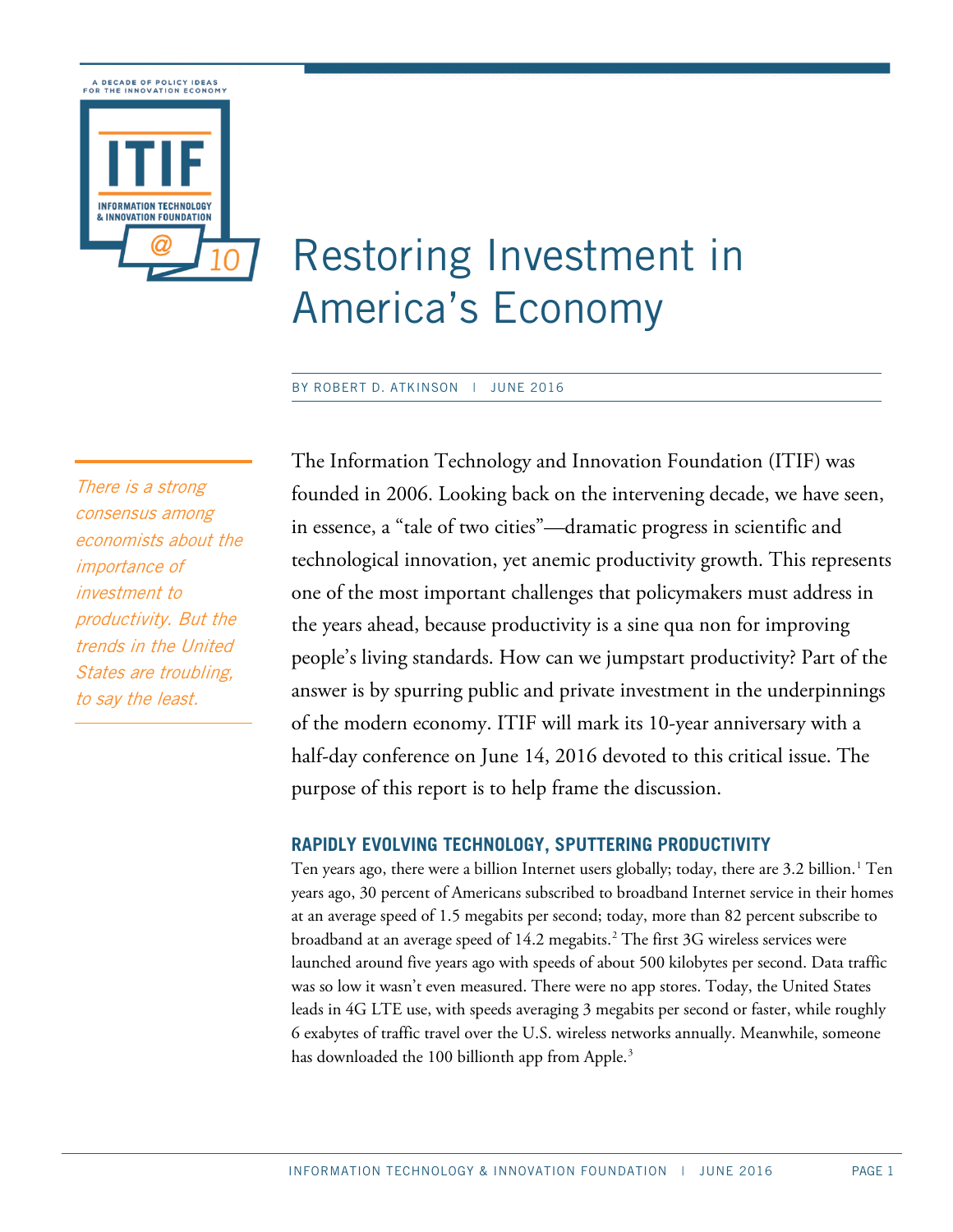One reason for all this progress is that computing power has continued to improve, albeit at a somewhat slower rate than in the 1980s and 1990s. The fastest supercomputer in 2006 could perform calculations at a rate of 0.4 petaflops per second. (A petaflop is one thousand trillion floating point operations. [4](#page-13-3) ) Today, the fastest is 54.9 petaflops, almost 140 times faster. (Unfortunately for U.S. competitiveness, that computer is in China.) In 2006, ten gigabytes of data storage cost \$6. Today it's less than \$0.03. [5](#page-13-4) That's why our laptops can store hours of HD video—and why cloud computing has exploded.

Ten years ago, there was little experience with, much less talk of autonomous vehicles, 3D printing, drones, blockchains, deep-learning computing systems, big-data analytics, or the Internet of Things (IOT). Today these technologies are either on the market or in beta testing.

Information technology is not the only area of improvement; we also see progress in other technologies. For example, if you wanted to get your genome sequenced in 2006, it would have cost you \$12.5 million. Today, you can have it done for \$1,245. [6](#page-13-5)

But while technology continues to improve, become more affordable, and make our lives better, we haven't been seeing the impact we would have expected in the economy. Since 2008, U.S. productivity growth sagged to just 1.2 percent per year, its lowest level since the government began reporting productivity statistics after World War II.[7](#page-13-6) Clearly, to quote economist Robert Solow, we are once again seeing technology "everywhere but in the productivity statistics." This has profound implications. As Vice Chairman of the Federal Reserve Bank Stanley Fischer states, "There are few economic issues more important to our economy and others than productivity growth."[8](#page-13-7)

So why have we not seen the strong productivity growth we need? As explained in the recent ITIF e-book *Think Like an Enterprise: Why Nations Need Comprehensive Productivity Strategies*, there is solid research suggesting that the slowdown is not a cyclical phenomenon, nor is it because we are measuring output incorrectly. Rather, a key factor appears to be the slow growth of, or in some cases, an outright decline in both private and public investment. Indeed, there is a strong consensus among economists about the importance of investment to productivity. But the trends in the United States are troubling, to say the least.

Before delving into the details, it's worth first defining investment. It is not necessarily something that companies or individuals buy and capitalize. For example, just because most people take out a mortgage to buy a home does not make it an investment. It is really just capitalized consumption, because housing, just like things such as clothing, televisions, and food, does not generate economic returns for society. But companies are investing when they pay cash for new machines. So investing is spending on something now to generate returns in the future—ideally greater in net present-value terms than the expenditure.

Investing is spending on something now to generate returns in the future—ideally greater in net present value terms than the expenditure.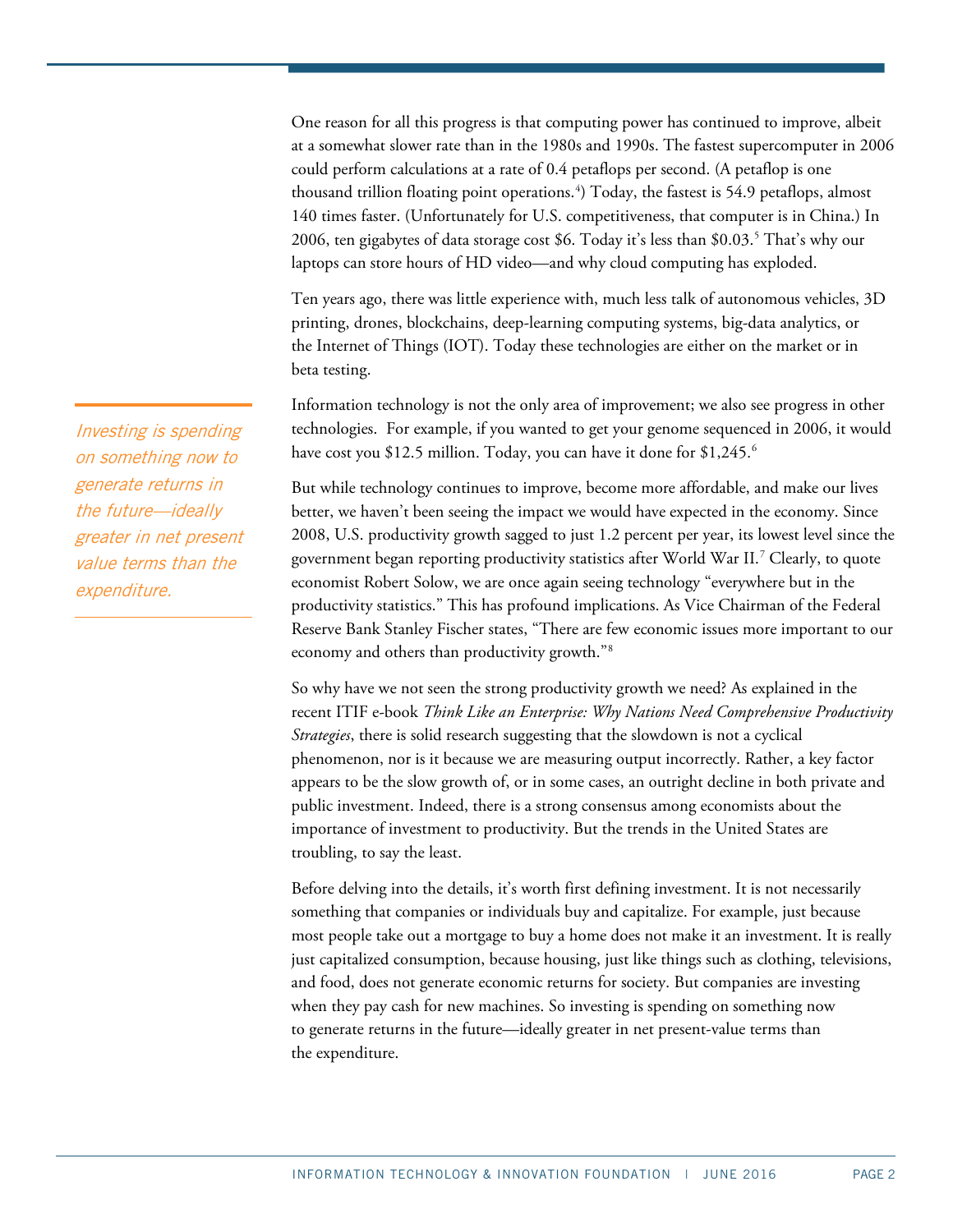### **THE DECLINE IN PRIVATE INVESTMENT**

There are three key categories of private-sector investment that drive productivity (and innovation): capital equipment, workforce training, and research and development. The trends for all three are troubling.

The broadest measure of investment that the Bureau of Economic Analysis tracks includes structures, equipment, and intellectual property (software, R&D, and artistic licenses). For the purposes of this discussion, we omit structures and artistic licenses, because they have little or no impact on productivity (although artistic licenses do have a significant impact on U.S. competitiveness), and we address R&D separately, thereby focusing on equipment and software. On this measure, net investment (gross investment minus depreciation) was around 2.0 percent of GDP in the 1990s, but it fell to less than 1.2 in the 2000s and then to 1.1 percent in the 2010s [\(figure 1\)](#page-2-0). In fact, in 2009, at the depth of the Great Recession, net capital stock actually shrank as companies slashed investment [\(figure 2\)](#page-3-0).



<span id="page-2-0"></span>**Figure 1: Average net private investment in equipment and software as a share of GDP. [9](#page-13-8)**

Investment has grown more slowly since the end of the Great Recession than in any other postwar recovery, according to an analysis by the Roosevelt Institute.<sup>[10](#page-13-9)</sup> The analysis found that it took six years after the worst of the recession for investment to reach its previous peak. In contrast, six years after the trough of all other post-war cycles, investment was up an average 20 percent. In the current period, we have also seen a decline in the rate of investment growth across many sectors. Compared to investment rates in 1999, investment in 2014 was 14 percent lower in the private sector overall (as a share of industry value added), 2 percent lower in manufacturing, 30 percent lower in computer and electronics manufacturing, 14 percent lower in chemical products (notwithstanding the rebound in natural gas production and the lower costs of feed stocks), 20 percent lower in the information industry, 18 percent lower in finance and insurance, and 52 percent lower in oil and gas production (notwithstanding the shale gas revolution).<sup>[11](#page-13-10)</sup>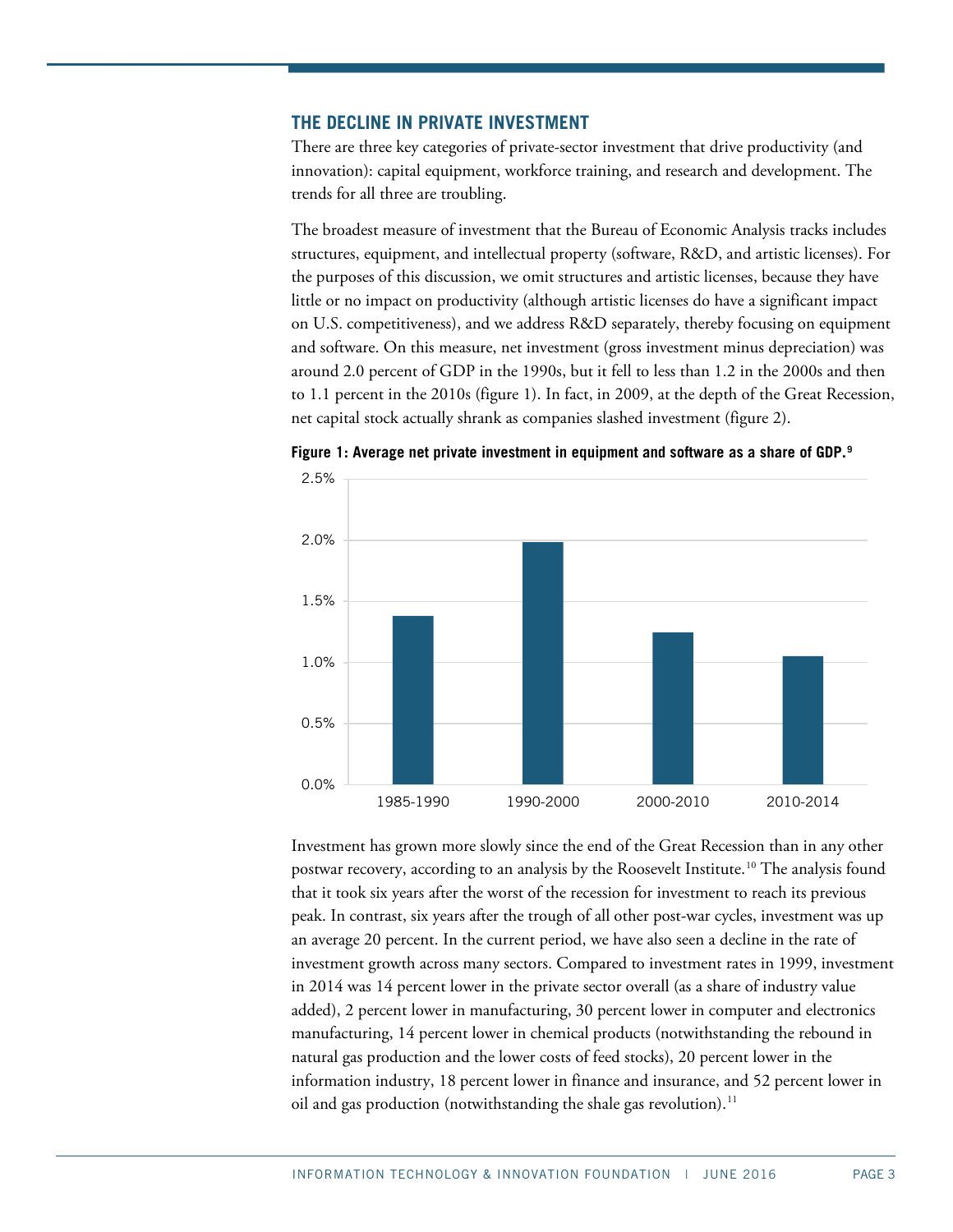

<span id="page-3-0"></span>**Figure 2: Net investment in equipment and software as a share of GDP. [12](#page-13-11)**

In other words, companies in the United States are investing less than previously in the tools of productivity—machinery, equipment, and software. Not surprisingly then, the "tools" available to the average U.S. worker are worth less than they were 15 years ago. The stock of equipment available to workers has fallen from average value of \$42,000 in 1995 to around \$32,000 in 2014 (in constant 2009 dollars) [\(figure 3\)](#page-3-1). With less and likely older technology at their disposal, no wonder productivity growth has slowed.

<span id="page-3-1"></span>

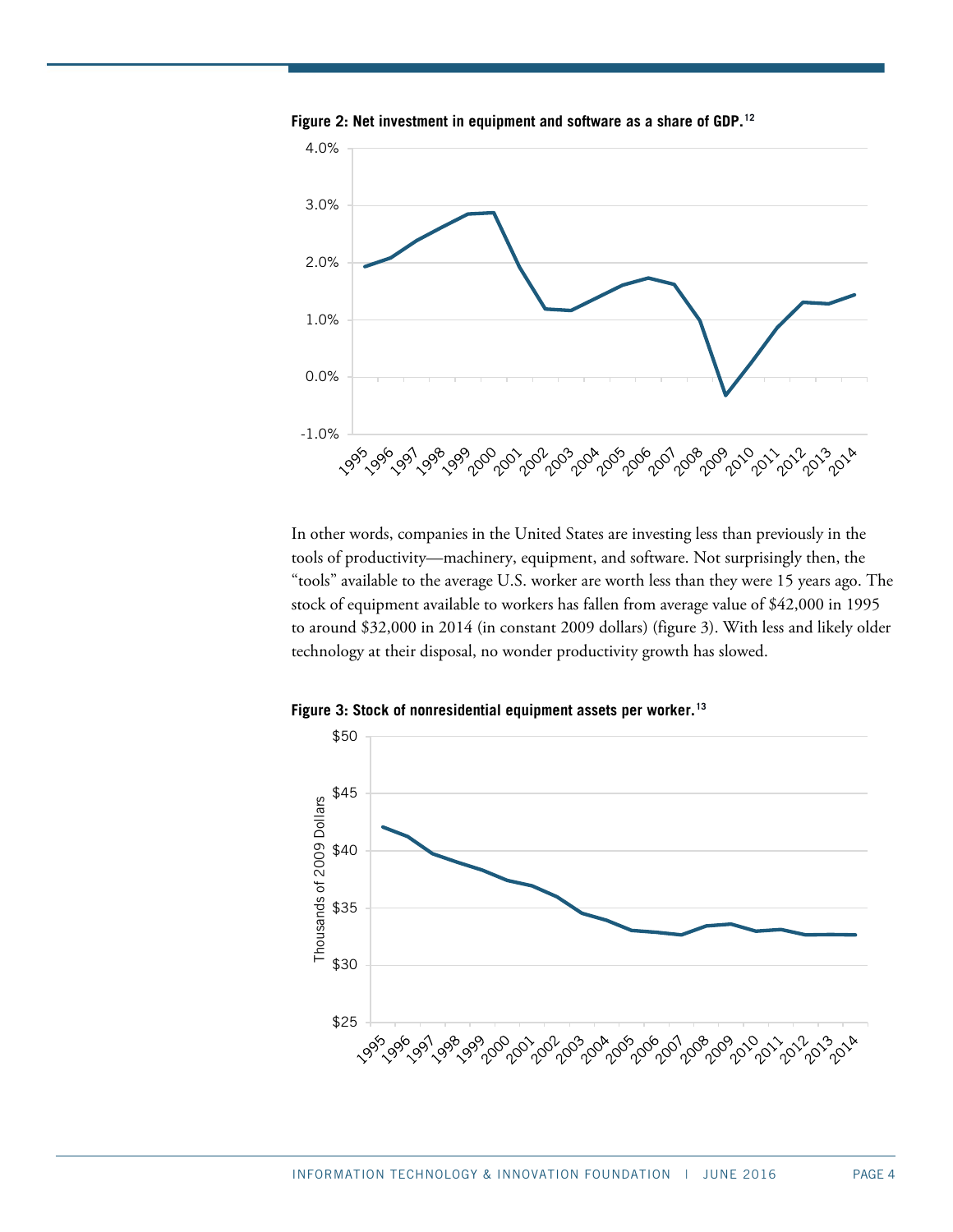Not only have equipment assets fallen on a per-worker basis, but so too has corporate spending on training, by 30 percent as a share of GDP from 1999 to 2015. $^\mathrm{14}$  $^\mathrm{14}$  $^\mathrm{14}$  Again, with less training, it is harder to raise worker productivity.

We see a similar picture with "greenfield" foreign investment in the U.S. economy. This is foreign direct investment that builds something new, as opposed to investment to purchase existing U.S. facilities or companies. From 1987 to 1991, combined greenfield foreign direct investment averaged 0.167 percent of GDP. In the period from 2002 to 2007, it was down to 0.132 percent of GDP, and in 2014 (the only year measured since 2008) it fell even lower to 0.096 percent.<sup>[15](#page-13-14)</sup>

The picture with regard to business spending on research and development is somewhat more mixed. On the one hand, total corporate R&D has grown steadily since 2000. But in 2013 (the latest year data was available from the National Science Foundation) it was still 0.03 percentage points lower than in 2000 as a share of GDP.<sup>[16](#page-14-0)</sup> Moreover, business investment in longer-term and riskier basic and applied research, as opposed to development, has fallen even more, from around 30 percent of total business R&D in the 1990s to approximately 26 percent today [\(figure 4\)](#page-4-0). In other words, companies are spending relatively more on development, which overall has less positive impact on innovation than basic or applied research. One result of this could very well be fewer productivity-enhancing innovations emerging in the next decade than would otherwise be the case.



<span id="page-4-0"></span>**Figure 4: Average business-funded basic and applied R&D as a share of total business R&D. [17](#page-14-1)**

All of these weak investment trends are even more troubling because they are coming in a period when the Federal Reserve Bank has created the most favorable environment for investing in almost half a century by keeping interest rates very low.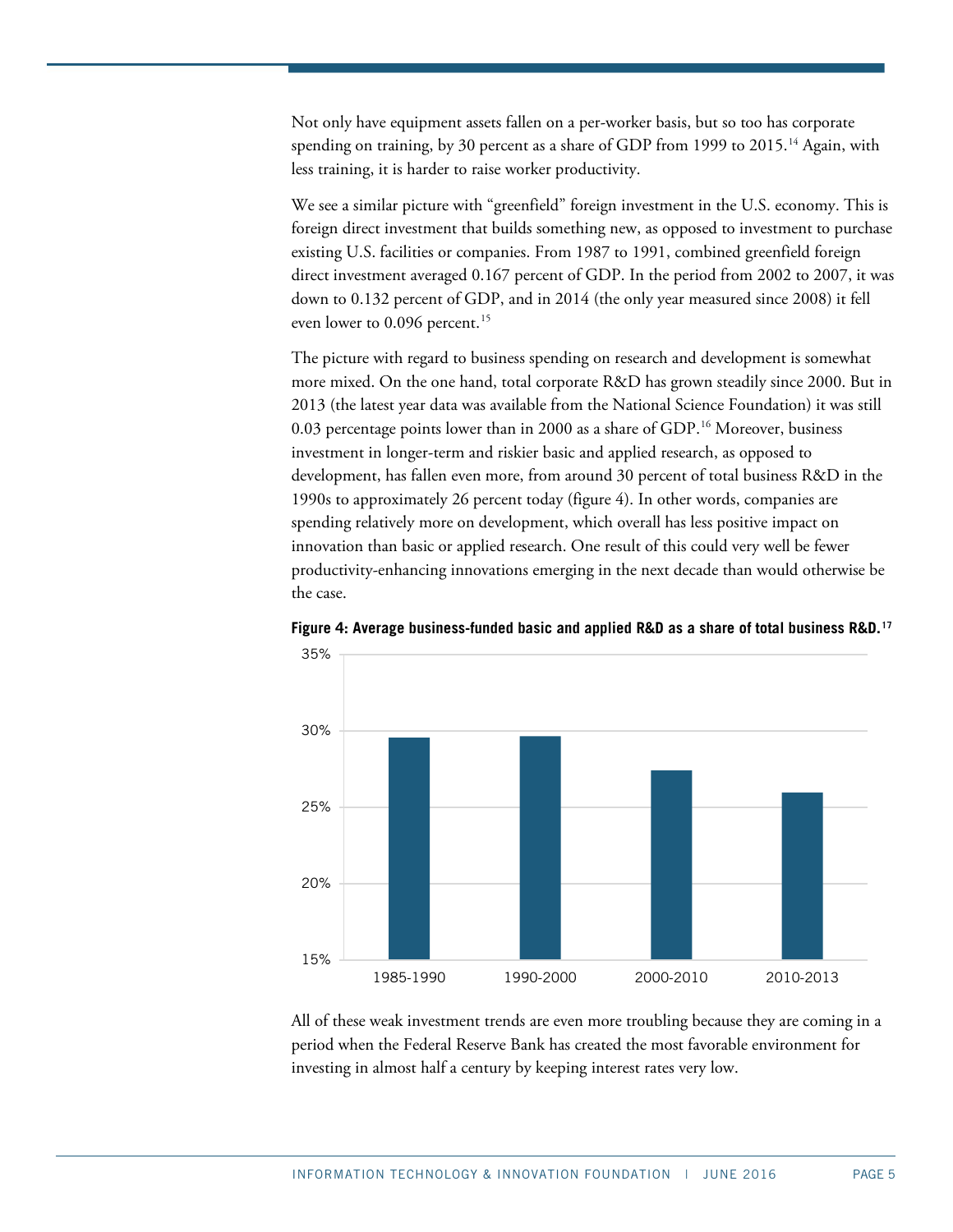## **THE DECLINE IN PUBLIC INVESTMENT**

The story of private investment is troubling, but the story of public investment is even worse. In fact, annual net government investment was more than twice as high in the 2000s as it was in the years following the stimulus bump of 2010 and 2011. In the 2000s, net government investment (total investment minus depreciation) averaged \$197 billion per year; from 2012 to 2014, it was just \$88 billion in constant 2009 dollars [\(figure 5\)](#page-5-0). [18](#page-14-2) This includes all federal (defense and non-defense), state, and local investments in structures (which include roads and bridges), equipment, and intellectual property products (which include R&D). Given that real GDP was 15 percent higher on average in the later period, the decline as a share of GDP is even greater.



<span id="page-5-0"></span>

All areas have seen a decline. Let's start with government support for R&D, which has played a key role in driving many of the most important innovations of the last 60 years. This year, it will be the lowest as a share of GDP since the Russians launched Sputnik. In 2014 and 2015, it was 40 percent below what it was in the second half of the  $1980s.<sup>19</sup>$  $1980s.<sup>19</sup>$  To restore federal R&D to the levels it averaged in the 1980s as a share of GDP, the government would have to invest \$65 billion more per year. Studies indicate that a 1 percent increase in the R&D stock produces a 0.23 percent to 0.61 percent increase in productivity; thus, raising federal support for R&D by \$65 billion would increase productivity by between 0.4 and 1.1 percent per year—and grow the economy, by definition, the same amount. [20](#page-14-4)

Public (federal, state, and local) capital spending on transportation and water infrastructure has also fallen—by 7 percent, as a share of GDP, since the second half of the 1980s.<sup>[21](#page-14-5)</sup> To reach the levels of the late 1980s, investment would have to increase by \$12.7 billion per year. Federal investment in transportation and water infrastructure capital has fallen even more—from \$96 billion in 2002 to \$69 billion in 2014 (in constant 2014 dollars), an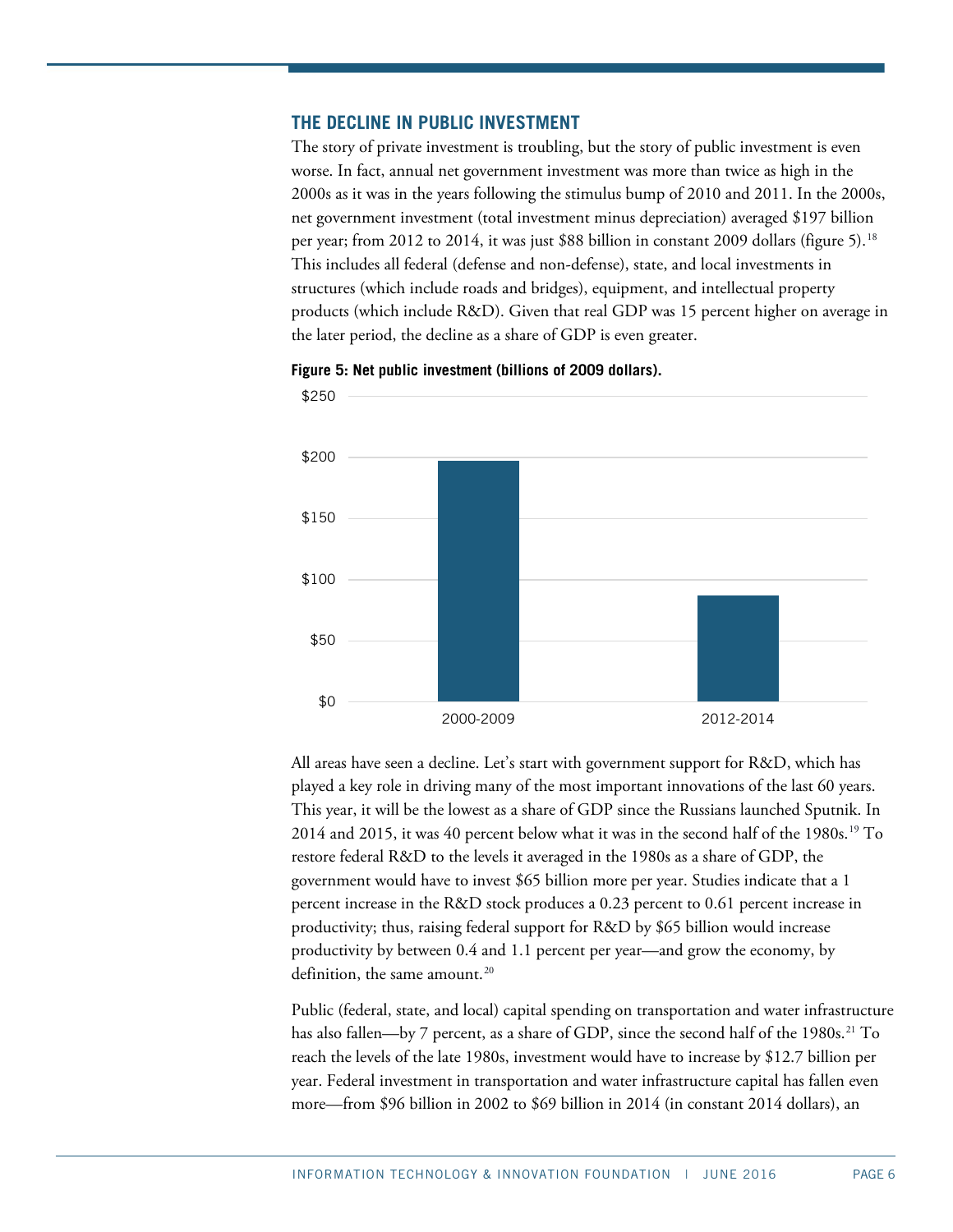astounding 29 percent. It amounted to 0.40 percent of GDP in 2014, down from 0.69 percent in 2002 [\(figure 6\)](#page-6-0). This is one reason why the American Society of Civil Engineers estimates that the states and federal government must invest \$1.1 trillion over the next five years simply to bring the nation's infrastructure up to "good condition."[22](#page-14-6) And it is why the National Surface Transportation Infrastructure Financing Commission calculated in 2008 that the federal government must invest an average of \$96 billion more than what is already being invested every year through the Highway Trust Fund to adequately maintain and improve U.S. infrastructure. [23](#page-14-7)



<span id="page-6-0"></span>**Figure 6: Federal investment in transportation and water infrastructure as a share of GDP.[24](#page-14-8)**

At the same time, federal funding for employment and training has fallen by about half as a share of GDP from the mid-1980s to the present [\(figure 7\)](#page-7-0). Furthermore, total federal investments in education—including federal grants to state and local governments as well as direct federal outlays—have declined over the past three decades. If federal investments in education continued at the same share of GDP sustained from 1967–1980, or 0.88 percent, cumulative federal investments in education since 1980 would have totaled \$878 billion more than actual investments over this period.<sup>[25](#page-14-9)</sup>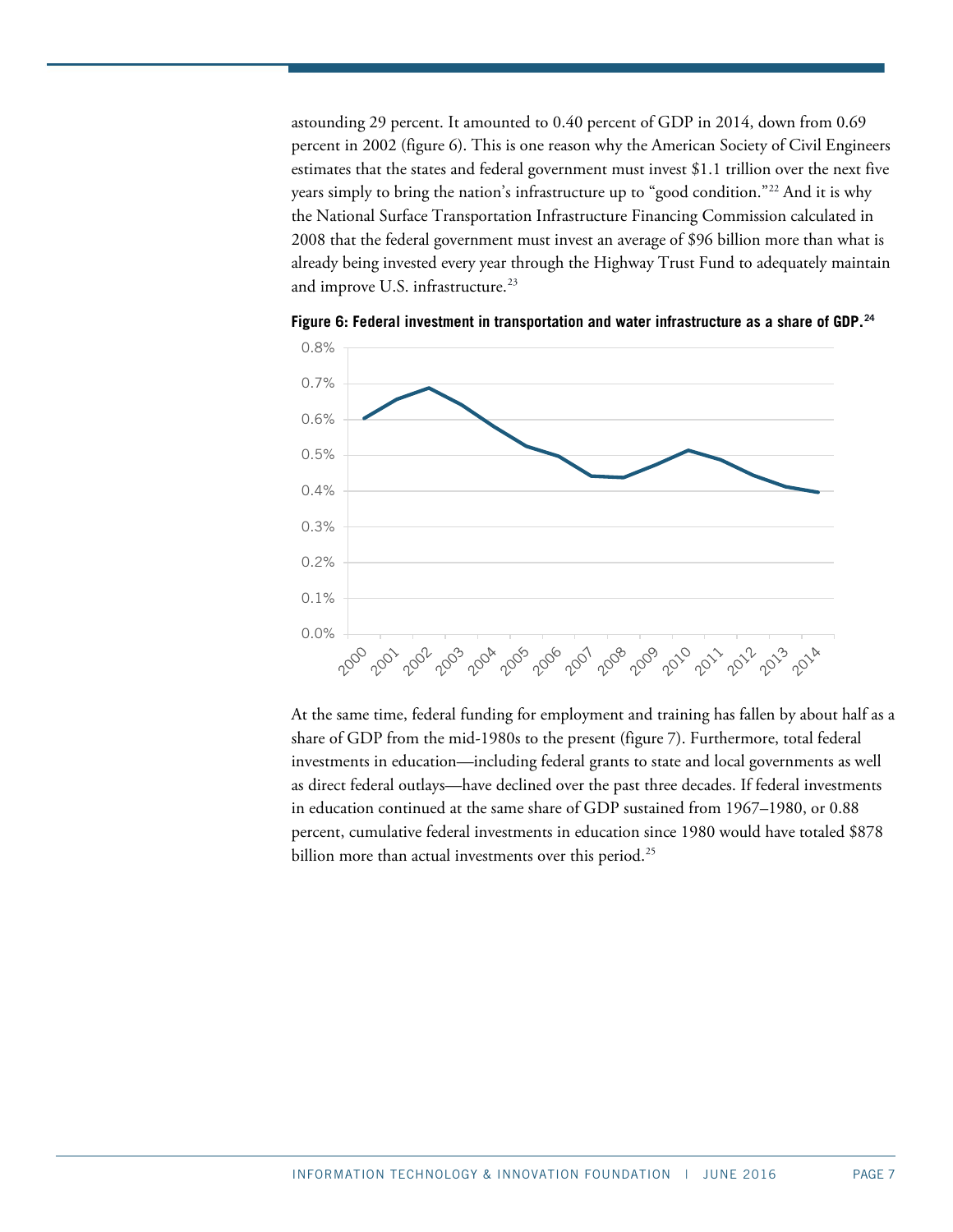

<span id="page-7-0"></span>**Figure 7: Federal expenditures on employment and training as a share of GDP. [26](#page-14-10)**

## **CAUSES OF FALLING INVESTMENT**

So why has investment been sputtering? On one level, the answers are different for public and private investment. But on another level, as discussed below, the answers are remarkably similar.

The conventional explanation for decreased public investment is that the budget deficit and large national debt require belt-tightening. Because Congress and the president lowered taxes in the early 2000s, and because entitlement costs have increased as a growing share of the population ages above 65 and retirement benefits are indexed to wages rather than inflation, the federal deficit and debt both have ballooned. The obvious solution to most economists is to raise taxes on individuals, especially high earners, while cutting spending, especially on entitlements for elderly people. But both paths are politically difficult. Many Democrats, seniors, and powerful lobbies such as the AARP resist cutting entitlements, while many Republicans, small businesses, and voters resist raising taxes. So the path of least resistance is to cut federal discretionary spending, including on investments.

The logical problem with this path is that it does nothing to address the country's total debt, which is a combination of the budget debt and investment debt. Granted, cutting funding for R&D, education and training, and infrastructure reduces the budget deficit and debt; but it also increases the country's investment deficit and debt. As a strategy, it is a bit like that of homeowners trying to limit their debt by not spending money to repair leaky rooves. Not spending the money to fix a roof keeps a homeowner's debt from increasing; but it also lowers the future net worth of the house by reducing its net present value. As discussed below, a better alternative is to treat investment differently in federal budgeting.

While cutting funding for R&D, education and training, and infrastructure reduces the budget deficit and debt, it also increases the country's investment deficit and debt.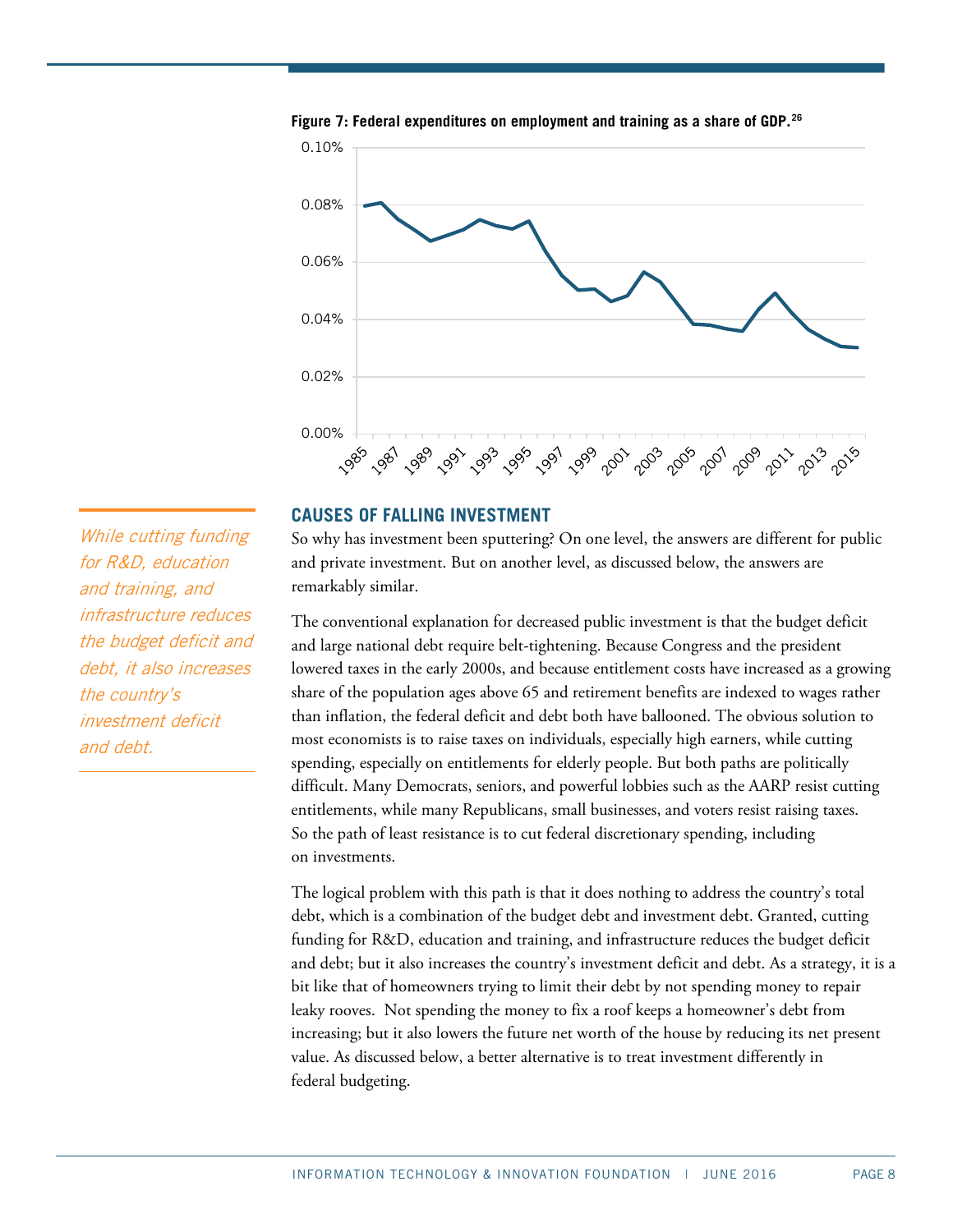The reasons for the decline in private investment are more complicated. Some argue that capital equipment has gotten cheaper, and therefore companies naturally should be spending less on it. But inflation-adjusted or quantity-based measures of investment have fallen as well, indicating a real decline. Moreover, one would expect capital investment quantities to go up as capital equipment prices fall. Similarly, some argue that as the economy becomes less focused on manufacturing, which historically has been more capitalintensive than other sectors, we should see less capital investment. But, as noted above, capital investment rates have declined in many non-manufacturing sectors as well. Still others hold the Keynesian view that the explanation is merely cyclical—capital investment is lagging because demand is lagging. But capital investment declines predated the Great Recession, and, as noted above, they have grown more slowly than in past recoveries even as low interest rates and government deficit spending have increased demand. Finally, some argue we shouldn't worry about decline in investment from established companies, because money is flowing to shareholders who, in turn, are investing in high-tech startups. But venture capital rates as a share of GDP, while up slightly in 2014 and 2015, have largely been at the same levels since the late 1990s (not counting the big bumps in 1999, 2000, and 2001).<sup>[27](#page-14-11)</sup> Moreover, the Roosevelt Institute finds that investment spending by newer corporations is lower than it was in the late 1990s.<sup>28</sup>

To get a better sense of the true cause of private-investment declines, it's important to realize that private investment depends on three factors: the pre-tax benefit of the investment; the after-tax cost of the investment; and the orientation and willingness of management to invest.

The after-tax cost of investment is relatively high in the United States, partly because the U.S. corporate tax rate is the highest in the developing world, while incentives for capital investment are relatively weak. Many other nations have more generous tax incentives designed to spur investment. For example, Taiwan's Statute for Upgrading Industries provides a package of corporate tax incentives including accelerated depreciation and tax credits for investments in R&D, automation, and worker training. In Austria, firms can receive a tax credit of 6 percent for the costs of educating and training their workforce. In Malaysia, companies can depreciate general plant and equipment over six years, heavy machinery over four years, and computer and IT equipment even faster. In Canada, computer purchases are eligible for a 55 percent declining-balance capital-cost allocation rate in the first year, while in Singapore firms can in the first year expense all computers and prescribed automation equipment, including robots.<sup>[29](#page-14-13)</sup> In contrast, the main comparable incentives in the United States—the modified accelerated credit recovery systems (MACRS) and bonus depreciation—provide a less generous tax incentive for companies to invest in capital equipment.

In addition, when the price of labor is high, the returns on investments in labor-saving technologies are higher. In the United States, however, an unwillingness to raise the federal minimum wage, coupled with the vast expansion in low-wage, low-skill immigration has kept labor costs low, making it less profitable for companies to substitute capital for labor.

The after-tax cost of investment is relatively high in the United States, partly because the U.S. corporate tax rate is the highest in the developing world while incentives for capital investment are relatively weak.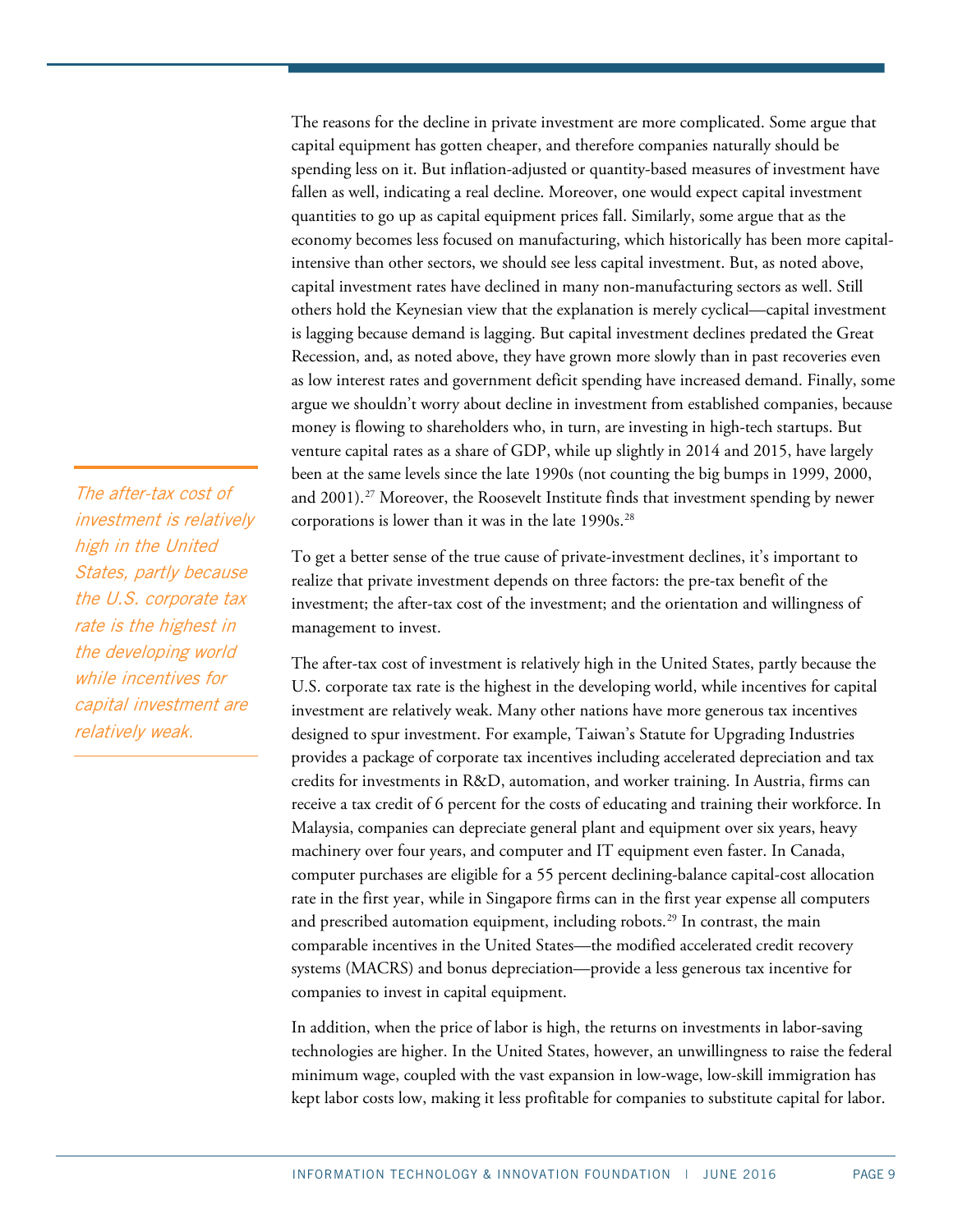As a report by the Migration Policy Institute says, "production techniques shift in response to less-educated immigrant labor, with employers less likely to substitute capital and/or technology for less-educated labor when more immigrants are available.["30](#page-14-14)

Second, corporate governance and equity market pressures appear to lead firms to invest less in capital expenditures in an effort to boost short-term equity values. A 2004 survey found that more than 50 percent of U.S. executives would delay new investment projects to meet short-term earnings targets, even if it meant sacrificing long-term value creation.<sup>[31](#page-14-15)</sup> A 2013 McKinsey Quarterly survey of more than 1,000 C-suite executives and board members found that 63 percent felt the pressure to demonstrate short-term financial performance had increased over the previous five years, and 86 percent believed that using a longer time horizon to make business decisions would positively affect corporate performance.[32](#page-15-0)A 2011 paper from the Federal Reserve Bank of New York found that changes in management compensation, particularly the use of stock options linked to short-term market performance, have led to reduced investment.<sup>[33](#page-15-1)</sup> A 2013 study by Asker, Farre-Mensa, and Ljungqvist found that public firms lagged far behind private firms in capital expenditures.<sup>[34](#page-15-2)</sup> And a 2016 study by Ladika and Sautner shows that "executives with more short-term incentives spend less on long-term investment."<sup>[35](#page-15-3)</sup> As finance expert Andrew Smithers writes:

Modern incentive structures encourage managements to push up profits in the short-term at the expense of exposing their companies to greater longterm risks. This has led them to push up profit margins and reduce investment. But the fall in the cost of capital has not, as would previously have been expected, stimulated investment. This is because the perceived cost of capital to management has risen not fallen, because it is in the interests of management to spend on buy-backs rather than on new investment. As analysts' attention to RoE [return on equity] has increased, the speed with which equipment has been scrapped is thus likely to have risen."<sup>[36](#page-15-4)</sup>

Or as MIT's Clay Christenson has suggested, one way to increase return on net assets (a common financial reporting measure) is to reduce net assets.<sup>[37](#page-15-5)</sup>

A third factor affecting investment is the expected pre-tax rate of return from the investment, which depends in large part on technological innovation in capital-goods investment. If capital equipment and software get cheaper and better because of innovation, this should spur more investment. Innovation in capital equipment and software could drive a new wave of investment if machines yield much bigger payoffs relative to costs. This is why innovation in areas such as artificial intelligence, robotics, advanced computing, and autonomous technology (e.g., self-driving vehicles, drones, etc.) is so central to spurring the next investment boom. But while there is progress in all these areas, the technology is, for the most part, not yet at the point where IT was in the mid-1990s, when advances in desktop computing, software, and networking powered an investment rebound as companies felt they could not afford to *not* invest.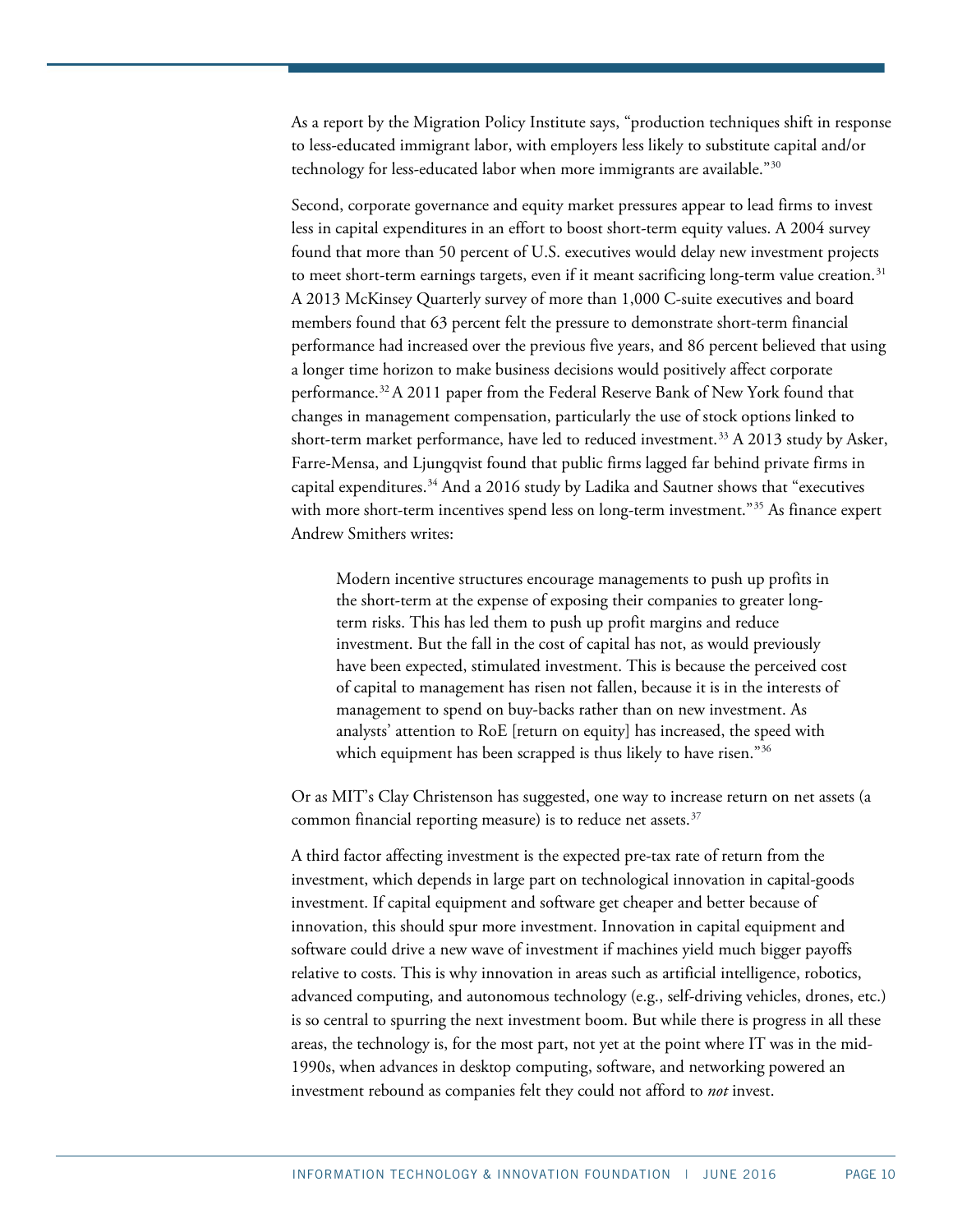#### **STEPS TO RESTORE PUBLIC AND PRIVATE INVESTMENT**

Given the importance of investment to U.S. economic growth, what do we need to do to restore prior investment levels?

**First, we need to develop a broadly shared political consensus that society has a stake in the investment decisions of industry.** Some free market conservatives argue that if companies don't want to invest, then why should the rest of us second-guess them? Clearly, the narrative goes, industry is seeing something in the market that argues against investment. Indeed, investing has come to be viewed with suspicion in financial circles when harvesting can be more profitable. As *Wall Street Journal* columnist James Mackintosh writes, "We can be reasonably sure that when shareholders push companies to invest, it will eventually lead to lower profitability for everyone."[38](#page-15-6) But there are two problems with this kind of argument. First, conservatives argue, often correctly, that regulatory barriers limit investment. Does it not follow that public policy should be redesigned to spur investment? And if so, then why not redesign tax and R&D policy too? Moreover, some free market conservatives overlook the fact that there are externalities to investment, meaning that, absent incentives, decisions by businesses will lead to lower social rates of return than are optimal. Indeed, a wide array of economic research has found that companies do not capture all the benefits of capital investment; many of them "spill over" to competitors, suppliers, and others. Absent pro-investment policies, companies will invest less than is optimal.

At the same time, many liberals are decidedly ambivalent or even hostile toward increased private investment, wrongly believing it comes at the expense of jobs; they thus favor policies that tilt the balance away from investing in machines and more toward hiring workers. Yet the evidence is clear that investing boosts productivity, and that enhanced productivity does not mean fewer jobs; moreover, new evidence shows that higher productivity has boosted wages.<sup>[39](#page-15-7)</sup>

Economists across the political spectrum should cheer when businesses invest in new capital equipment, not complain.

**Second, just as we need a new consensus in support of private-sector investment, we need a new consensus supporting increased public-sector investment.** It's one thing to have a vigorous debate about the proper size of government, but we should be able to move beyond that and develop a separate consensus when it comes to public investment. The problem, of course, is that many on the left do not distinguish between spending and investment—even when public expenditures are clearly just spending, such as for home-energy assistance, housing assistance, or other social programs—either because they are unconcerned about the budget deficit or because they believe spending and investment have the same Keynesian economic impact. Just as Keynes once said that the government should put Treasury notes in old bottles and bury them in abandoned mines because it would stimulate private enterprise to dig them, many liberals today argue that anything that gets public spending flowing is investment that will create jobs. In contrast, many on the right either dismiss the need for public investment or argue it is ineffective. For them, increasing

It's one thing to have a vigorous debate about the proper size of government, but we should be able to move beyond that and develop a separate consensus when it comes to public investment.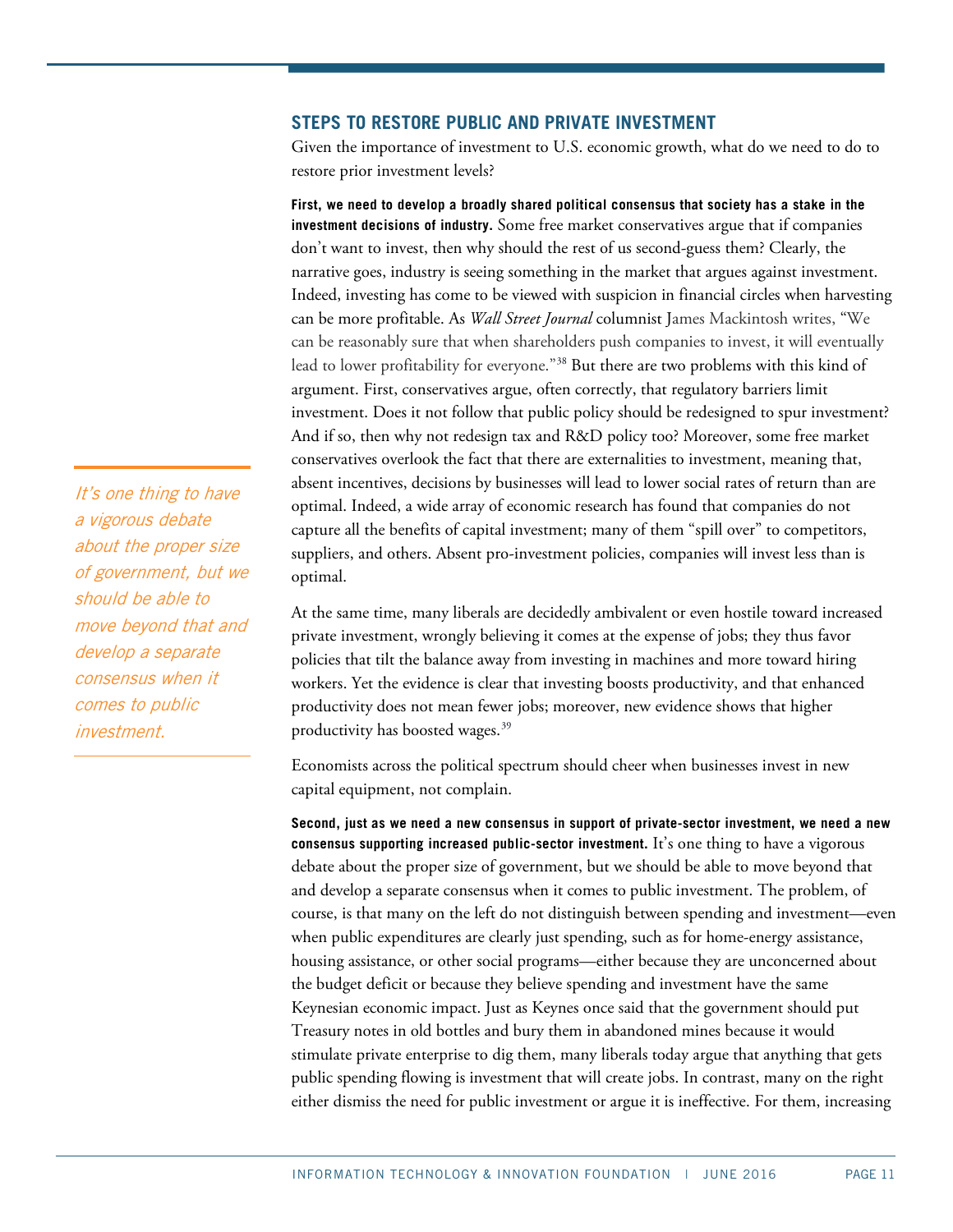public investment requires increasing taxes, which they see as confiscation of private property. Both of these positions are wrong.

Part of developing a consensus around the need for increasing public-sector investment is developing a broadly shared understanding that while America faces a budget deficit, it also faces an investment deficit. The investment deficit is the shortfall of public investments in scientific research, education and training, infrastructure, and new technologies that are essential for maintaining our current standard of living and that provide a critical foundation for long-term economic prosperity. These investments drive economic growth by accelerating innovation and boosting productivity, yielding positive returns for the entire economy. As such, organizations focused on cutting the budget deficit, such as the Committee for a Responsible Federal Budget, need to understand that a federal budget that puts everything on the table for cuts, including true federal investment, is anything but responsible. Productive public investments will help reduce the total debt (budget and investment) and should be strengthened, while consumptive spending will add to the total debt and could be cut more justifiably.

**Third, we need targeted tax policies to spur investment.** The problem with relying on low interest rates as the sole driver of investment is not only that doesn't seem to work, but also that it has negative effects across the economy in terms of encouraging other kinds of borrowing (credit card, autos, housing), which, as we have seen in recent years, can create unsustainable bubbles. A better policy would be more carefully targeted just to spur investment through the tax code, either by introducing an investment tax credit or by allowing all investment in machinery and software to be expensed in the first year. To get there, we need new clarity on tax policy, with the left recognizing that the right kind of tax incentives for investment are pro-worker and right recognizing that investment incentives, such as first-year expensing are anything but "picking winners." To be sure, some tax expenditures, such as the ethanol tax credit, are wasteful and do not increase productivity or growth, while others, such as the R&D tax credit and modified accelerated credit recovery system (MACRS), encourage activities that foster productivity and innovation. Any reform to the corporate tax code should strengthen these kinds of investment incentives instead of weakening them in the pursuit of a lower statutory rate. Policymakers also can increase incentives for investment by supporting a higher federal minimum wage while limiting low-skill immigration (in contrast, high-skill immigration, especially scientists and engineers, is pro-growth).

**Fourth, any national investment policy needs to include measures to counter corporate shorttermism.** One easy next step would be for Congress to establish a national commission to identify legislative and regulatory steps that would encourage companies to invest more for the long term. For example, such a commission might consider a proposal from the Institute of Corporate Directors to replace quarterly financial reports with less frequent updates, such as half-year results.<sup>[40](#page-15-8)</sup>

If robots were twice as effective and half as expensive, there would likely be a significant increase in capital expenditures as more companies bought more robots to automate work.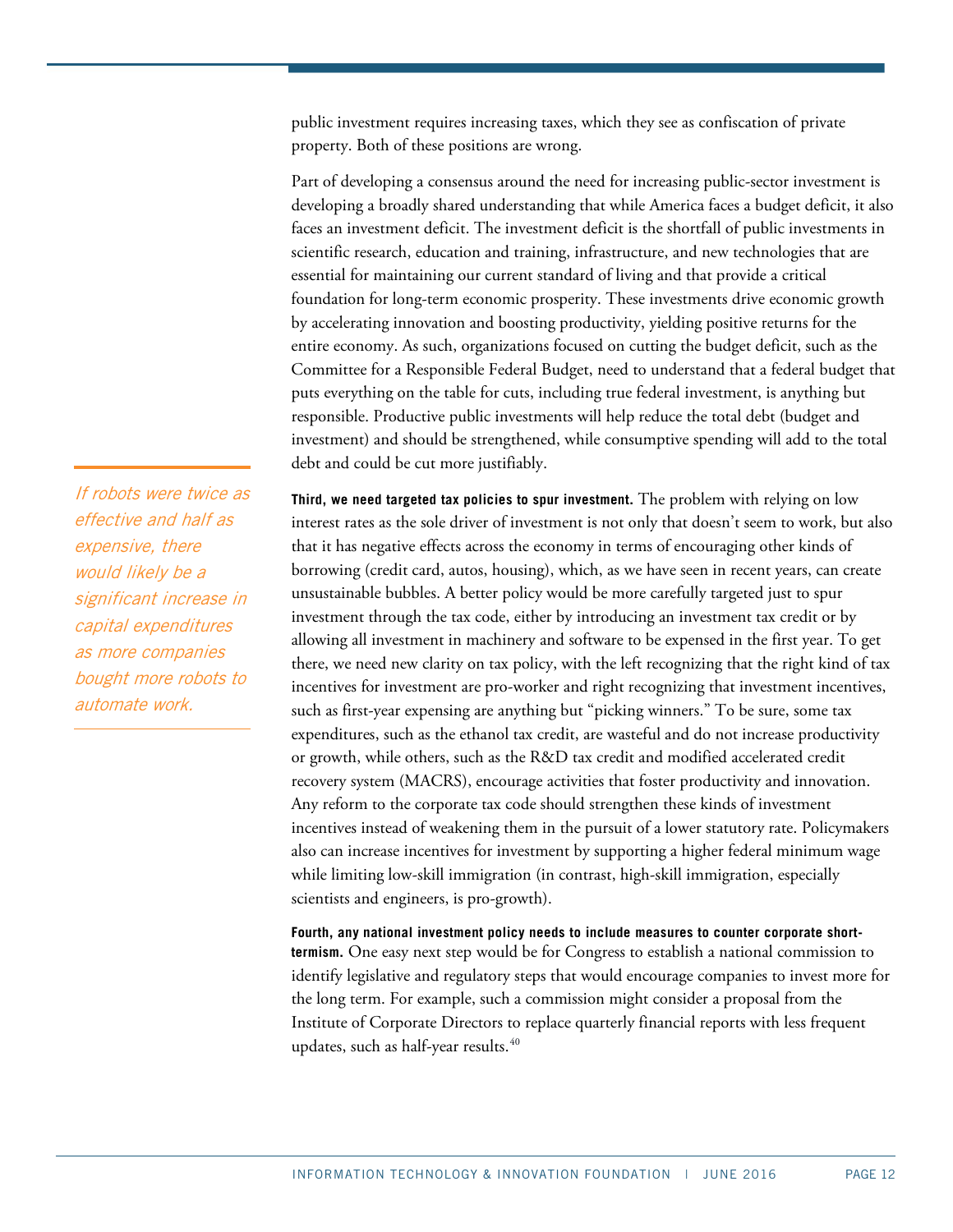**Fifth, spurring technological innovation in capital goods will play an important role in increasing private-sector investment.** For example, if robots were twice as effective and half as expensive, there likely would be a significant increase in capital expenditures as more companies bought more robots to automate work. While some of this technological improvement will come from private-sector efforts, some of it will have to come from federal support for early stage research and tax incentives. For example, Congress should increase the research and experimentation tax credit from its relatively low rate of 14 percent to at least 20 percent. (The United States now ranks 27th in R&D tax incentive generosity among 35 nations with any incentives at all.) [41](#page-15-9) The next administration should develop national research roadmaps for key automation technologies and for the technologies underlying those technologies, such as semiconductors, and significantly increase investment to accelerate their advancement.

One key technology will be robotics. Improving productivity in many functions and industries that involve moving physical things will depend on much better robotic technology. To be sure, robots are already driving productivity.<sup>[42](#page-15-10)</sup> But we have barely scratched the surface of their potential because of limitations in functionality and high costs. For example, robots could be developed to pick up litter and clean streets and parks. Robots could deliver food in restaurants and provide room service in hotels. Robots could operate fork lifts in warehouses—and much more. The myriad possibilities justify a significant increase in funding for robotics research. Related to robotics is artificial intelligence, which also will be critical to future productivity improvements, especially in knowledge-based work. AI tools such as IBM's Watson are already helping doctors diagnose diseases. In the future, AI could replace at least some of the work that personal assistants now do (e.g., scheduling) and automate a range of tasks, such as insurance underwriting.

**Finally, to spur robust investment in the underpinnings of U.S. economy, we need to put national interest ahead of self-interest.** One key factor that explains the decline of both public and private investment in the United States appears to be a rise of a politics myopically focused on consumption and self-interest, not on investment or the national interest. While the WWII generation ran up huge deficits to pay for the war effort, it also largely paid off that debt, leaving its children a legacy of fiscal freedom along with modern infrastructure, great research facilities, and other capital stock we benefit from today. Yet the Baby Boomers and Gen Xers are doing the opposite. Today, the left rejects cutting entitlements—including for people aged 65 to 70, most of whom could work—as a way to reduce future debt, while the right rejects increasing taxes as a way to pay for needed investments. What do they have in common? A short-term, individualistic orientation: "Me, now!" As James Lincoln Collier writes in *The Rise of Selfishness in America*, "A nation in which most people cannot even occasionally put the good of the whole society above their own immediate gratification is bound to grow steadily worse." $43$  To grow steadily better, we will have to spend less and invest more, as individuals, companies, and governments.

To grow steadily better, we will have to spend less and invest more, as individuals, companies, and governments.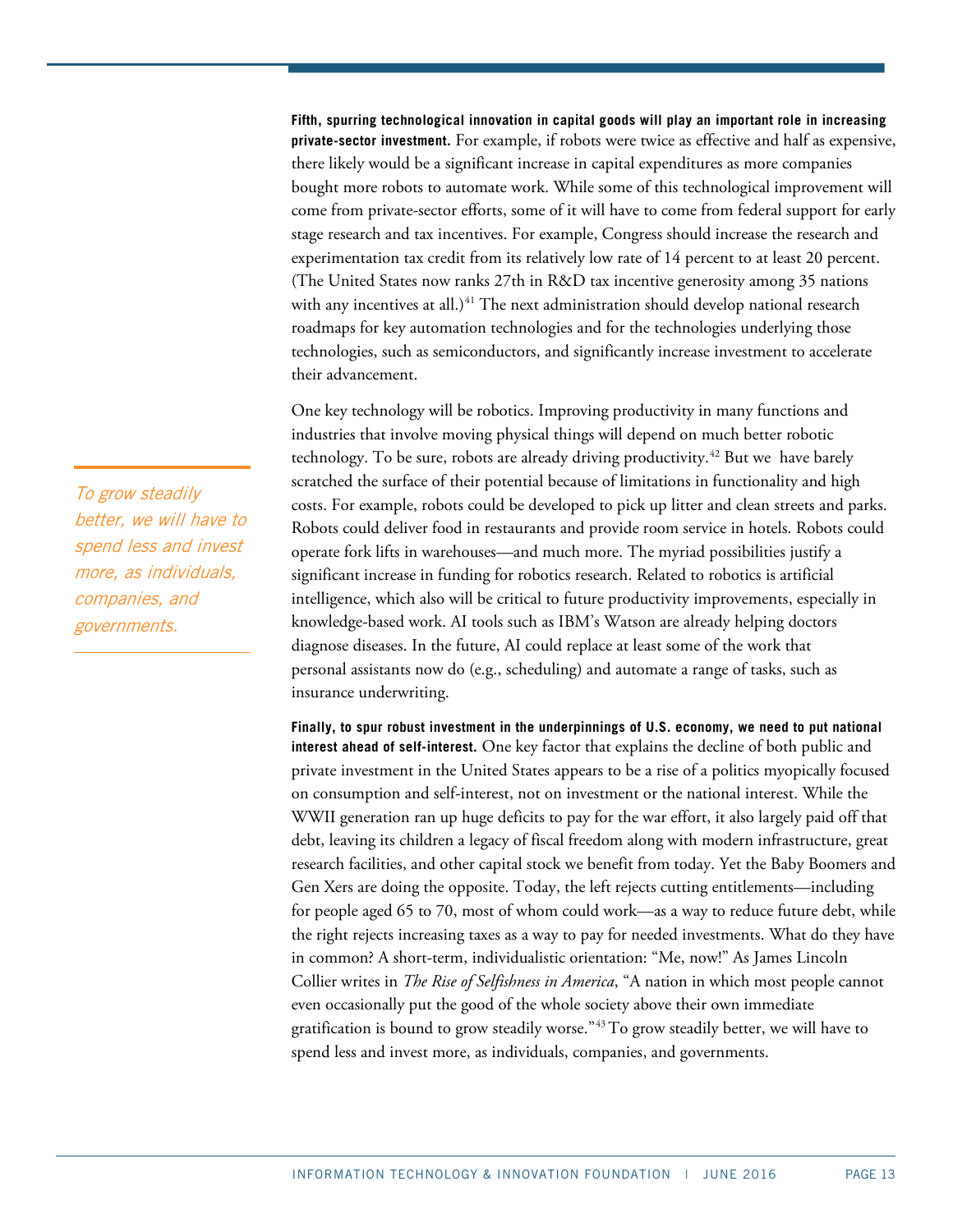#### <span id="page-13-0"></span>**ENDNOTES**

- 1. Brahima Sanou, "ICT Facts and Figures: The World in 2015" (International Telecommunication Union, May 2015)[, https://www.itu.int/en/ITU-](https://www.itu.int/en/ITU-D/Statistics/Documents/facts/ICTFactsFigures2015.pdf)[D/Statistics/Documents/facts/ICTFactsFigures2015.pdf.](https://www.itu.int/en/ITU-D/Statistics/Documents/facts/ICTFactsFigures2015.pdf)
- <span id="page-13-1"></span>2. Akamai, "Q4 2015 State of the Internet Report," (March 22, 2016), [https://www.akamai.com/us/en/about/news/press/2016-press/akamai-releases-fourth-quarter-2015-state](https://www.akamai.com/us/en/about/news/press/2016-press/akamai-releases-fourth-quarter-2015-state-of-the-internet-report.jsp)[of-the-internet-report.jsp.](https://www.akamai.com/us/en/about/news/press/2016-press/akamai-releases-fourth-quarter-2015-state-of-the-internet-report.jsp)
- <span id="page-13-2"></span>3. Christian de Looper, "Apple Announces 100 Billion App Downloads Since App Store Launch" *Tech Times*, June 8, 2015[, http://www.techtimes.com/articles/58867/20150608/apple-announces-100-billion](http://www.techtimes.com/articles/58867/20150608/apple-announces-100-billion-app-downloads-store-launch.htm)[app-downloads-store-launch.htm.](http://www.techtimes.com/articles/58867/20150608/apple-announces-100-billion-app-downloads-store-launch.htm)
- <span id="page-13-3"></span>4. Stephen Ezell and Robert D. Atkinson, "The Vital Importance of High-Performance Computing to U.S. Competitiveness" (Information Technology and Innovation Foundation, April 28, 2016), [https://itif.org/publications/2016/04/28/vital-importance-high-performance-computing-us](https://itif.org/publications/2016/04/28/vital-importance-high-performance-computing-us-competitiveness)[competitiveness.](https://itif.org/publications/2016/04/28/vital-importance-high-performance-computing-us-competitiveness)
- <span id="page-13-4"></span>5. Matthew Komorowski, "A History of Storage Cost" (March 9, 2014), [http://www.mkomo.com/cost-per](http://www.mkomo.com/cost-per-gigabyte-update)[gigabyte-update.](http://www.mkomo.com/cost-per-gigabyte-update)
- <span id="page-13-5"></span>6. National Human Genome Research Institute, "DNA Sequencing Costs: Data," May 24, 2016, [https://www.genome.gov/27541954/dna-sequencing-costs-data/.](https://www.genome.gov/27541954/dna-sequencing-costs-data/)
- <span id="page-13-6"></span>7. Robert D. Atkinson, "Think Like an Enterprise: Why Nations Need Comprehensive Productivity Strategies" (Information Technology and Innovation Foundation, May 4, 2016), [https://itif.org/publications/2016/05/04/think-enterprise-why-nations-need-comprehensive-productivity](https://itif.org/publications/2016/05/04/think-enterprise-why-nations-need-comprehensive-productivity-strategies)[strategies.](https://itif.org/publications/2016/05/04/think-enterprise-why-nations-need-comprehensive-productivity-strategies)
- <span id="page-13-7"></span>8. Stanley Fischer, "Speech before the National Association of Business Economics, 2016 Annual Conference," Washington, DC, March 7, 2016, [http://www.federalreserve.gov/newsevents/speech/fischer20160307a.htm,](http://www.federalreserve.gov/newsevents/speech/fischer20160307a.htm) accessed March 7, 2016.
- <span id="page-13-8"></span>9. U.S. Bureau of Economic Analysis, National Income and Product Accounts Tables (Table 5.2.5: Gross and Net Domestic Investment by Major Type; accessed May 27, 2016), [http://www.bea.gov/iTable/iTable.cfm?ReqID=9&step=1#reqid=9&step=1&isuri=1.](http://www.bea.gov/iTable/iTable.cfm?ReqID=9&step=1#reqid=9&step=1&isuri=1)
- <span id="page-13-9"></span>10. J. W. Mason, "Disgorge the Cash: The Disconnect Between Corporate Borrowing and Investment" (Roosevelt Institute, February 25, 2015)[, http://rooseveltinstitute.org/wp](http://rooseveltinstitute.org/wp-content/uploads/2015/09/Disgorge-the-Cash.pdf)[content/uploads/2015/09/Disgorge-the-Cash.pdf.](http://rooseveltinstitute.org/wp-content/uploads/2015/09/Disgorge-the-Cash.pdf)
- <span id="page-13-10"></span>11. U.S. Bureau of Economic Analysis, Detailed Data for Fixed Assets and Consumer Durable Goods (Nonresidential Detailed Estimates, by Industry; accessed May 27, 2016), [http://www.bea.gov/national/faweb/Details/Index.html.](http://www.bea.gov/national/faweb/Details/Index.html)
- <span id="page-13-11"></span>12. U.S. Bureau of Economic Analysis, National Income and Product Accounts Tables (Table 5.2.5: Gross and Net Domestic Investment by Major Type; accessed May 27, 2016), [http://www.bea.gov/iTable/iTable.cfm?ReqID=9&step=1#reqid=9&step=1&isuri=1.](http://www.bea.gov/iTable/iTable.cfm?ReqID=9&step=1#reqid=9&step=1&isuri=1)
- <span id="page-13-12"></span>13. U.S. Bureau of Economic Analysis, Fixed Asset Tables (Table 2.1. Current-Cost Net Stock of Private Fixed Assets; Equipment, Software, and Structures; by Type; accessed May 27, 2016), [http://www.bea.gov/national/faweb/AllFATables.asp;](http://www.bea.gov/national/faweb/AllFATables.asp) U.S. Bureau of Labor Statistics, Civilian Labor Force (Series ID: LNS11000000; accessed April 13, 2016), [http://beta.bls.gov/dataQuery/search.](http://beta.bls.gov/dataQuery/search)
- <span id="page-13-13"></span>14. Training Magazine, "2015 Training Industry Report" (November/December 2015), https://trainingmag.com/trgmag-article/2o15-training-industry-report; Tammy Galvin, "2002 Industry Report" (Training Magazine, October 2002), [http://www2.econ.iastate.edu/classes/econ320/orazem/addendums/training%20industry%20report.pdf.](http://www2.econ.iastate.edu/classes/econ320/orazem/addendums/training%20industry%20report.pdf)
- <span id="page-13-14"></span>15. U.S. Bureau of Economic Analysis, "Expenditures by Foreign Direct Investors for New Investment in the United States, 2014" (November 30, 2015), [http://www.bea.gov/newsreleases/international/fdi/2015/pdf/fdi1115.pdf;](http://www.bea.gov/newsreleases/international/fdi/2015/pdf/fdi1115.pdf) Mahnaz Fahim-Nader, "U.S. Business Enterprises Acquired or Established by Foreign Direct Investors in 1993" (May 1994), [https://bea.gov/scb/pdf/internat/fdinvest/1994/0594ii.pdf.](https://bea.gov/scb/pdf/internat/fdinvest/1994/0594ii.pdf)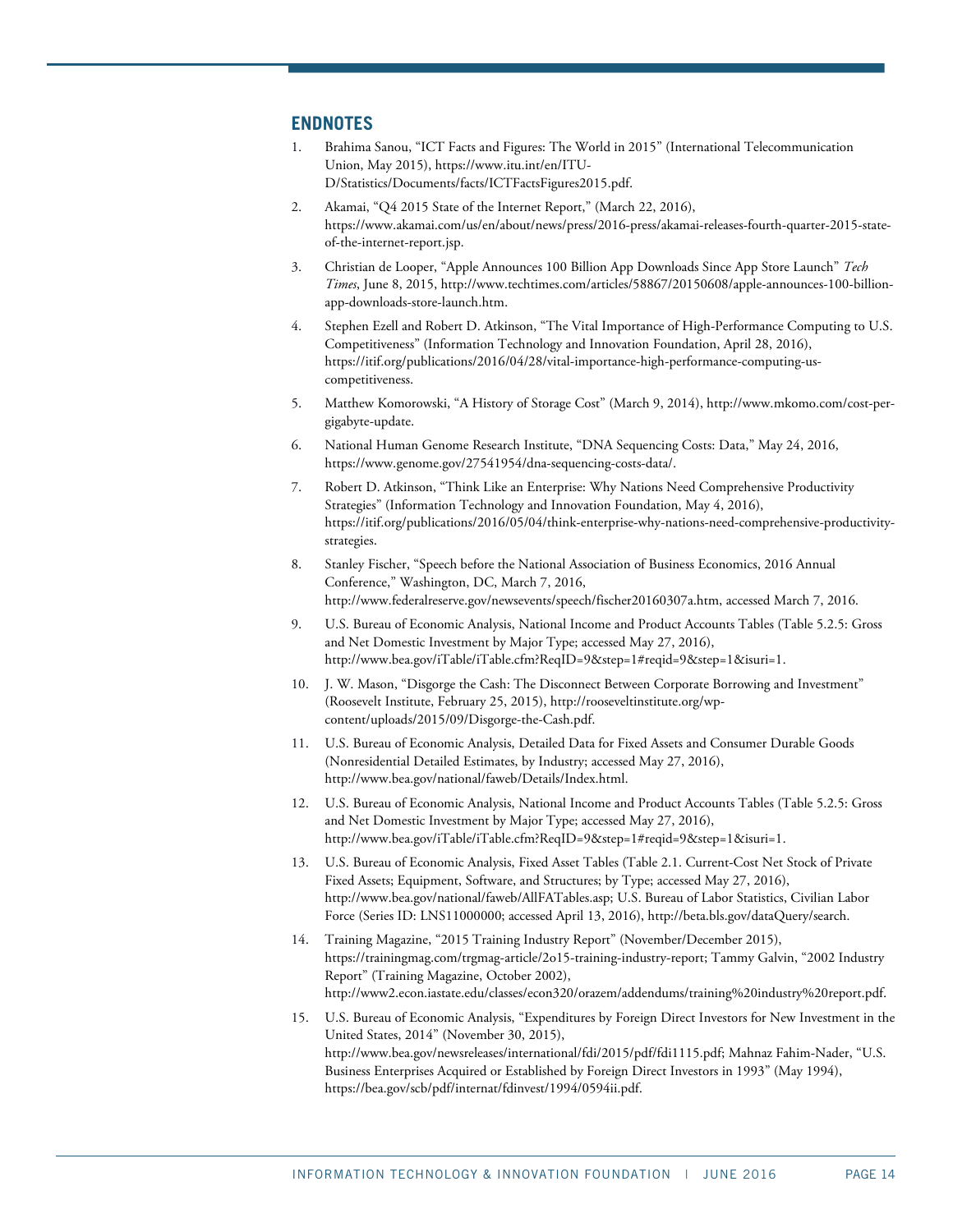- <span id="page-14-0"></span>16. National Science Foundation, Science & Engineering Indicators 2016, (Appendix Table 4-2), [http://www.nsf.gov/statistics/2016/nsb20161/#/data.](http://www.nsf.gov/statistics/2016/nsb20161/#/data)
- <span id="page-14-1"></span>17. National Science Foundation, Science & Engineering Indicators 2016, (Appendix Table 4-2), [http://www.nsf.gov/statistics/2016/nsb20161/#/data.](http://www.nsf.gov/statistics/2016/nsb20161/#/data)
- <span id="page-14-2"></span>18. Bureau of Economic Analysis, National Data, Fixed Assets Account Tables (Table 5.2.6. Real Gross and Net Domestic Investment by Major Type, Chained dollars; 1969-2014), http://www.bea.gov/national/nipaweb/DownSS2.asp.
- <span id="page-14-3"></span>19. National Science Foundation, Science & Engineering Indicators 2016, (Appendix Table 4-1 and Table 4-2), [http://www.nsf.gov/statistics/2016/nsb20161/#/data.](http://www.nsf.gov/statistics/2016/nsb20161/#/data)
- <span id="page-14-4"></span>20. Congressional Budget Office, "R&D and Productivity Growth," (June 2005): 22, http://www.cbo.gov/ftpdocs/64xx/doc6482/06-17-R-D.pdf.
- <span id="page-14-5"></span>21. Congressional Budget Office, "Public Spending on Transportation and Water Infrastructure 1956 to 2014," (March 2, 2015), https://www.cbo.gov/publication/49910.
- <span id="page-14-6"></span>22. Economic Development Research Group, "Failure to Act: The Impact of Current Infrastructure Investment on America's Economic Future" (American Society of Civil Engineers, 2013), [http://www.asce.org/uploadedFiles/Issues\\_and\\_Advocacy/Our\\_Initiatives/Infrastructure/Content\\_Pieces/](http://www.asce.org/uploadedFiles/Issues_and_Advocacy/Our_Initiatives/Infrastructure/Content_Pieces/failure-to-act-economic-impact-summary-report.pdf) [failure-to-act-economic-impact-summary-report.pdf.](http://www.asce.org/uploadedFiles/Issues_and_Advocacy/Our_Initiatives/Infrastructure/Content_Pieces/failure-to-act-economic-impact-summary-report.pdf)
- <span id="page-14-7"></span>23. National Surface Transportation Infrastructure Financing Commission, "Paying Our Way: A New Framework for Transportation Finance" February 2009, [http://financecommission.dot.gov/Documents/NSTIF\\_Commission\\_Final\\_Report\\_Mar09FNL.pdf.](http://financecommission.dot.gov/Documents/NSTIF_Commission_Final_Report_Mar09FNL.pdf)
- <span id="page-14-8"></span>24. Congressional Budget Office, Public Spending on Transportation and Water Infrastructure 1956 to 2014: Exhibit 10, (March 2, 2015)[, https://www.cbo.gov/publication/49910;](https://www.cbo.gov/publication/49910) U.S. Bureau of Economic Analysis, (Current-Dollar and "Real" Gross Domestic Product; accessed June 7, 2016), [https://www.bea.gov/national/xls/gdplev.xls.](https://www.bea.gov/national/xls/gdplev.xls) The figure shows federal capital investment in transportation and water infrastructure in constant, 2014, infrastructure-price-adjusted dollars expressed as a share of U.S. GDP in chained 2014 dollars.
- <span id="page-14-9"></span>25. Robert D. Atkinson et al., "Taking on the Three Deficits: An Investment Guide to American Renewal" (Information Technology and Innovation Foundation, November 2011), [https://itif.org/publications/2011/11/07/taking-three-deficits;](https://itif.org/publications/2011/11/07/taking-three-deficits) Office of Management and Budget, Historical Tables (Table 9.9: Composition of Outlays for the Conduct of Education and Training 1962- 2017)[, https://www.whitehouse.gov/omb/budget/Historicals.](https://www.whitehouse.gov/omb/budget/Historicals)
- <span id="page-14-10"></span>26. Office of Management and Budget, Historical Tables (Table 9.9: Composition of Outlays for the Conduct of Education and Training 1962-2017)[, https://www.whitehouse.gov/omb/budget/Historicals.](https://www.whitehouse.gov/omb/budget/Historicals)
- <span id="page-14-11"></span>27. National Venture Capital Association, "2016 NVCA Yearbook" (March 2016), [http://nvca.org/research/stats-studies/;](http://nvca.org/research/stats-studies/) PricewaterhouseCoopers/National Venture Capital Association, "Total US Investments by Year Q1 1995 - Q4 2015," [http://nvca.org/research/venture-investment/.](http://nvca.org/research/venture-investment/)
- <span id="page-14-12"></span>28. J. W. Mason, "Disgorge the Cash: The Disconnect Between Corporate Borrowing and Investment" (Roosevelt Institute, February 25, 2015)[, http://rooseveltinstitute.org/wp](http://rooseveltinstitute.org/wp-content/uploads/2015/09/Disgorge-the-Cash.pdf)[content/uploads/2015/09/Disgorge-the-Cash.pdf.](http://rooseveltinstitute.org/wp-content/uploads/2015/09/Disgorge-the-Cash.pdf)
- <span id="page-14-13"></span>29. Luke A. Stewart and Robert D. Atkinson, "Restoring America's Lagging Investment in Capital Goods" (Information Technology and Innovation Foundation, October 4, 2013), [https://itif.org/publications/2013/10/04/restoring-americas-lagging-investment-capital-goods.](https://itif.org/publications/2013/10/04/restoring-americas-lagging-investment-capital-goods)
- <span id="page-14-14"></span>30. Harry J. Holzer, "Does Low-Skilled Immigration Hurt the US Economy? Assessing the Evidence" (Migration Policy Institute, January 13, 2011)[, http://mpi.hifrontier.com/research/US-immigration](http://mpi.hifrontier.com/research/US-immigration-policy-less-skilled-workers)[policy-less-skilled-workers.](http://mpi.hifrontier.com/research/US-immigration-policy-less-skilled-workers)
- <span id="page-14-15"></span>31. Dean Krehmeyer, Matthew Orsagh and Kurt Schacht, "Breaking the Short-Term Cycle: Discussion and Recommendations on How Corporate Leaders, Asset Managers, Investors, and Analysts Can Refocus on Long-Term Value" (Charlottesville, VA: CFA Institute, 2006), [http://www.corporate](http://www.corporate-ethics.org/pdf/Short-termism_Report.pdf)[ethics.org/pdf/Short-termism\\_Report.pdf,](http://www.corporate-ethics.org/pdf/Short-termism_Report.pdf) accessed March 8, 2016.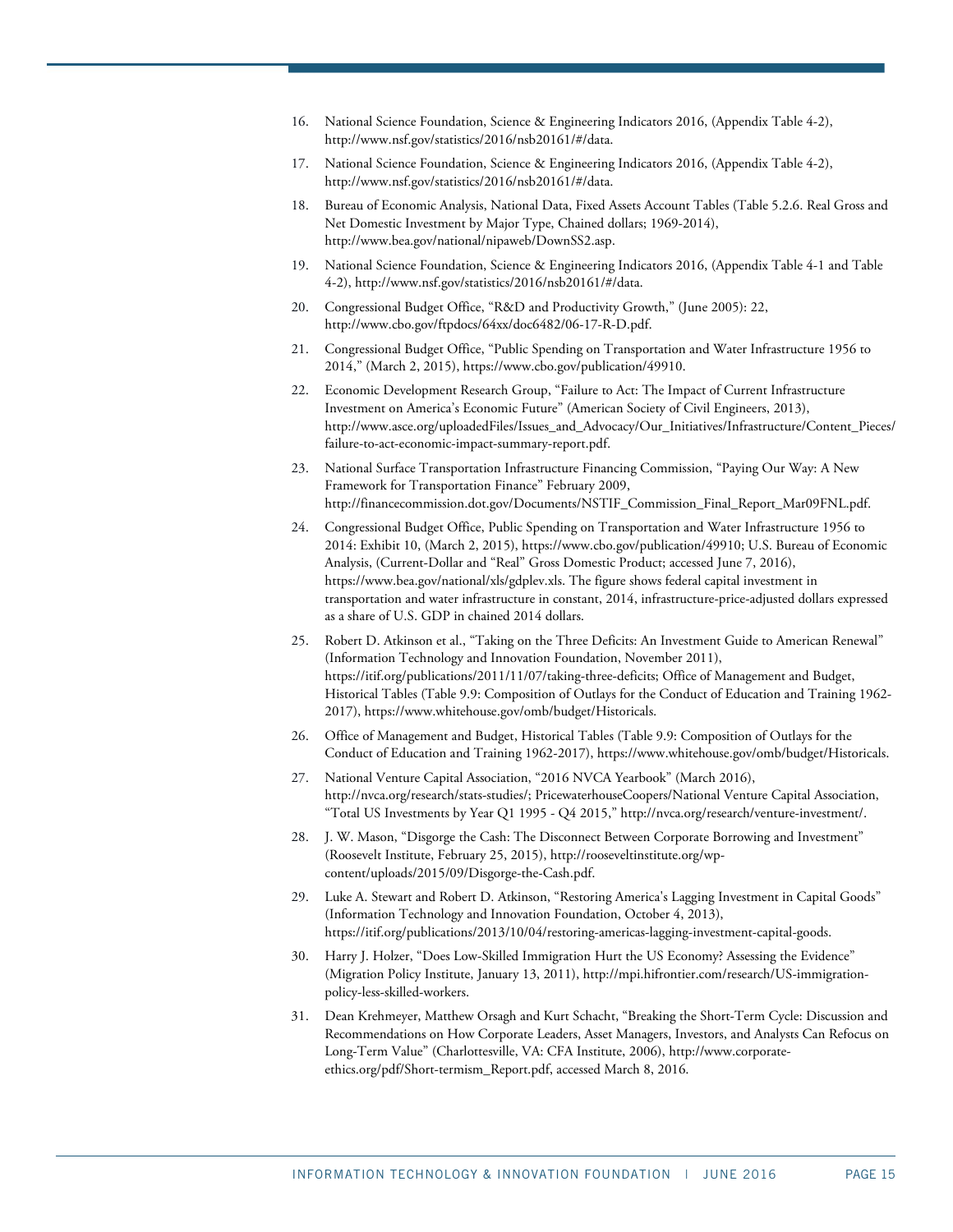- <span id="page-15-0"></span>32. Dominic Barton and Mark Wiseman, "Focusing Capital on the Long Term," McKinsey & Company, December 2013[, http://www.mckinsey.com/global-themes/leadership/focusing-capital-on-the-long-term,](http://www.mckinsey.com/global-themes/leadership/focusing-capital-on-the-long-term)  accessed March 8, 2016.
- <span id="page-15-1"></span>33. John B. Donaldson, Natalia Gershun, and Marc P. Giannoni, "Some Unpleasant General Equilibrium Implications of Executive Incentive Compensation Contracts," Federal Reserve Bank of New York Staff Report no. 531, December 2011, [https://www.newyorkfed.org/medialibrary/media/research/staff\\_reports/sr531.pdf.](https://www.newyorkfed.org/medialibrary/media/research/staff_reports/sr531.pdf)
- <span id="page-15-2"></span>34. John Asker, Joan Farre-Mensa, and Alexander Ljungqvist, "Corporate Investment and Stock Market Listing: A Puzzle?," Review of Financial Studies 28, no. 2 (Fenruary 2015): 342-390.
- <span id="page-15-3"></span>35. Tomislav Ladika and Zacharias Sautner, "Managerial Short-Termism and Investment: Evidence from Accelerated Option Vesting," Social Science Research Network, February 2, 2016, [http://papers.ssrn.com/sol3/papers.cfm?abstract\\_id=2286789,](http://papers.ssrn.com/sol3/papers.cfm?abstract_id=2286789) accessed March 2, 2016.
- <span id="page-15-4"></span>36. Andrew Smithers, "Poor UK and US Productivity: Will Official Optimism Prove Justified?," Smithers & Co. Report No. 437, February 26, 2014.
- <span id="page-15-5"></span>37. Clayton M. Christensen, and Derek van Bever, "The Capitalist's Dilemma," Harvard Business Review, June 2014[, https://hbr.org/2014/06/the-capitalists-dilemma.](https://hbr.org/2014/06/the-capitalists-dilemma)
- <span id="page-15-6"></span>38. James Mackintosh, "The Ideal Investment: Companies That Don't Invest" *The Wall Street Journal*, May 23, 2016, [http://www.wsj.com/articles/the-ideal-investment-companies-that-dont-invest-1464034175.](http://www.wsj.com/articles/the-ideal-investment-companies-that-dont-invest-1464034175)
- <span id="page-15-7"></span>39. Mary C. Daly, Bart Hobijn, and Benjamin Pyle, "What's Up with Wage Growth?" *Federal Reserve Bank of San Francisco Economic Letter*, March 7, 2016, [http://www.frbsf.org/economic](http://www.frbsf.org/economic-research/publications/economic-letter/2016/march/slow-wage-growth-and-the-labor-market/)[research/publications/economic-letter/2016/march/slow-wage-growth-and-the-labor-market/.](http://www.frbsf.org/economic-research/publications/economic-letter/2016/march/slow-wage-growth-and-the-labor-market/)
- <span id="page-15-8"></span>40. Drew Hasselback, "The case for ditching the quarterly financial report: 'Quarterly earnings are mostly noise'," Financial Post, June 8, 2015[, http://business.financialpost.com/legal-post/the-case-for-ditching](http://business.financialpost.com/legal-post/the-case-for-ditching-the-quarterly-financial-report-mostly-noise)[the-quarterly-financial-report-mostly-noise.](http://business.financialpost.com/legal-post/the-case-for-ditching-the-quarterly-financial-report-mostly-noise)
- <span id="page-15-9"></span>41. Luke A. Stewart, Jacek Warda, and Robert D. Atkinson, "We're #27: The United States Lags Far Behind in R&D Tax Incentive Generosity" (Information Technology and Innovation Foundation, July 19, 2012)[, https://itif.org/publications/2012/07/19/we%E2%80%99re-27-united-states-lags-far-behind-rd](https://itif.org/publications/2012/07/19/we%E2%80%99re-27-united-states-lags-far-behind-rd-tax-incentive-generosity)[tax-incentive-generosity](https://itif.org/publications/2012/07/19/we%E2%80%99re-27-united-states-lags-far-behind-rd-tax-incentive-generosity)
- <span id="page-15-10"></span>42. Georg Graetz, and Guy Michaels, "Robots at Work," Centre for Economic Performance Discussion Paper No. 1335, (March 2015)[, http://cep.lse.ac.uk/pubs/download/dp1335.pdf.](http://cep.lse.ac.uk/pubs/download/dp1335.pdf)
- <span id="page-15-11"></span>43. James Lincoln Collier, *The Rise of Selfishness in America*, (Lincoln, NE: iUniverse), 259.